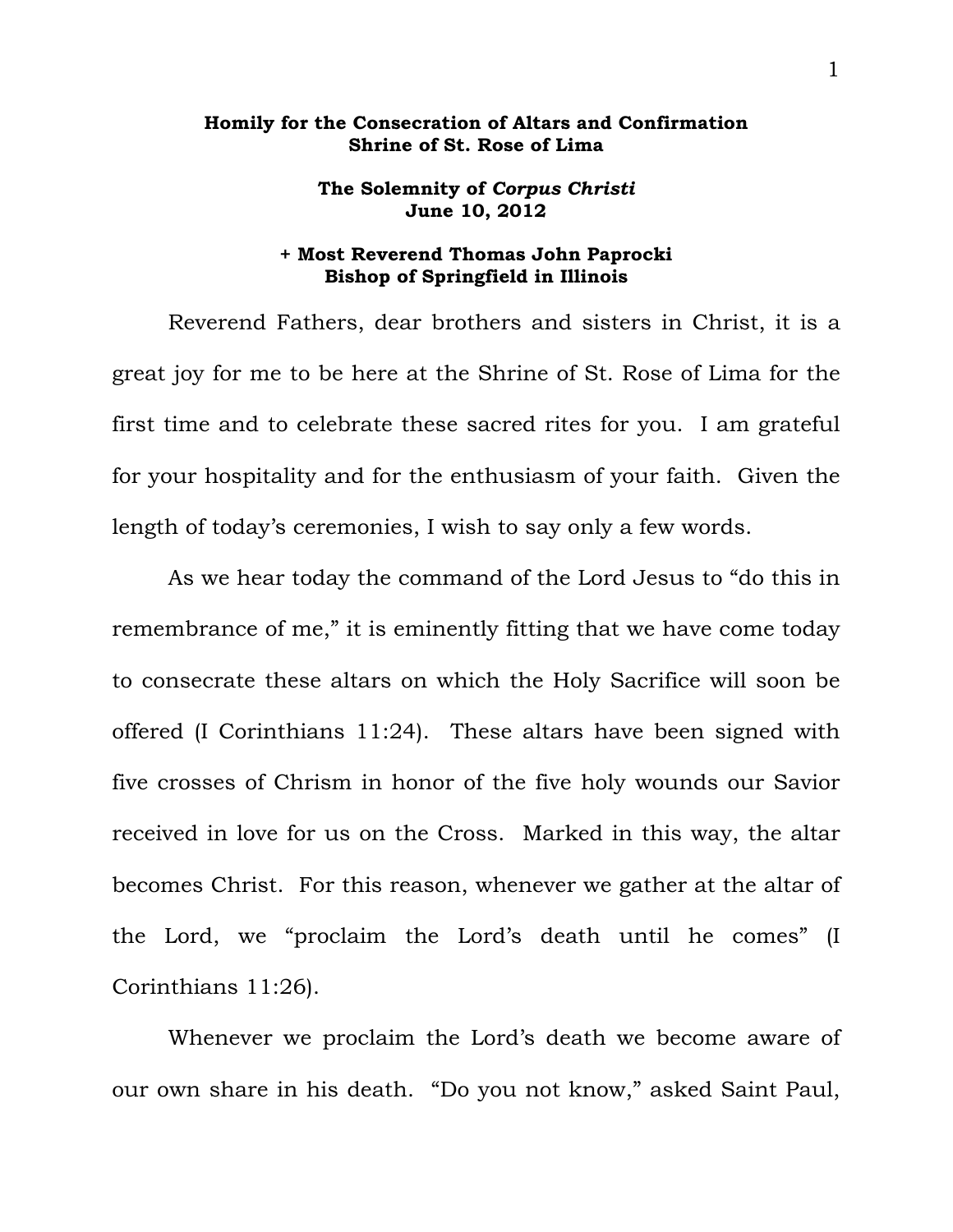"that all of us who have been baptized into Christ Jesus were baptized into his death" (Romans 5:3)? "We were buried therefore with him by baptism into death," says the Apostle, "so that as Christ was raised from the dead by the glory of the Father, we too might walk in newness of life" (Romans 5:4).

 This newness of life which we have received in the waters of Baptism is nourished by our reception of the Holy Eucharist, for as the Savior says, "he who eats me will live because of me" (John 6:57). Here we are reminded of the teaching of Saint Thomas Aquinas that baptism ordains us for the Eucharist. Having been united to the death of the Lord we must continually proclaim his death for us until he comes again.

 But if we are to continually proclaim his death, we must be strengthened with the gifts and power of the Holy Spirit. For this reason I have also come today to administer the Sacrament of Confirmation, to call down the Holy Spirit to seal and strengthen the grace received at Baptism.

 It was your patroness, Saint Rose of Lima, who said, "Would that mortal men might know how wonderful is divine grace, how beautiful, how precious; what riches are hidden therein, what